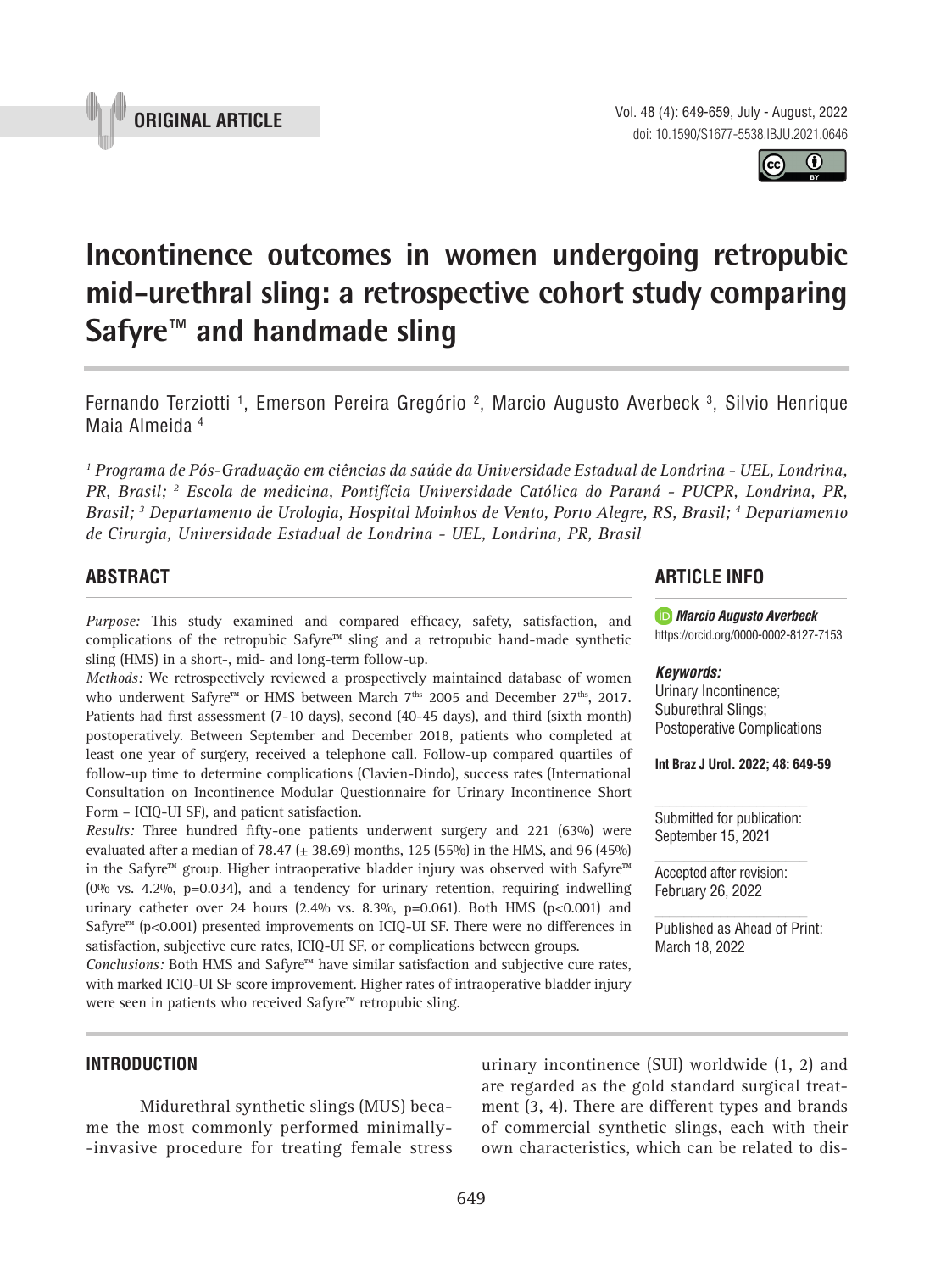tinct complications (5-7).

However, commercial kits can be expensive, especially in developing countries, restricting their access, particularly in the public health system (8- 12). Therefore, low-cost hand-made synthetic slings (HMS) have been proposed as an alternative to expand their access (8-12).

Safyre<sup>™</sup> is a hybrid tape developed as a re--adjustable sling (11). It is based on the fibrotic encapsulation induced by the silicone columns and allows the anchoring tails moving up or downwards (13, 14).

Our hypothesis is that the HMS has a similar performance in comparison to the Safyre™ sling. This study aimed to present efficacy, safety, satisfaction, and complications of the retropubic Safyre™ sling vs HMS for female SUI in a long-term follow-up.

## **MATERIALS AND METHODS**

This study protocol was submitted and approved by local ethics committee (number 223/2009 from May  $5<sup>th</sup>$ , 2010). We retrospectively reviewed a prospectively maintained database with SUI patients over 18 years of age who underwent retropubic Safyre $m$  or retropubic HMS between March  $7<sup>ths</sup>$  2005, and December  $27<sup>ths</sup>$  2017, performed by a single surgeon, with a minimum follow-up of 1 year postoperatively. Patients with urgency-predominant mixed urinary incontinence, neurogenic lower urinary tract dysfunction, and pelvic organ prolapse (grade  $\geq 2$ ) were excluded. Baseline assessment included a detailed clinical history, urogynecological examination, urodynamic evaluation, and International Consultation on Incontinence Modular Questionnaire for Urinary Incontinence Short Form (ICIQ-UI SF) (15).

Women were allocated in two groups: retropubic hand-made sling (HMS) or retropubic Safyre™ (commercial kit – *Promedon, Cordoba, Argentina*). The choice for each of the groups was based on the mesh availability at the institution during the study period. A routine medical counseling provided patients with information about different treatment options, pros, and potential cons of these treatments. All patients received a comprehensive guidance concerning distinct surgical techniques, including synthetic and autologous slings, and Burch colposuspension procedure. Risks and benefits of different approaches were included in informed consent form. The medical team explored ideas, expectations, fears, and motivations of patients, aligning their expectations regarding the surgical treatment.

Safyre<sup>™</sup> consists of a 100g/m2 monofilament and macroporous polypropylene mesh as suburethral support, measuring 42mm long and 13mm wide, connected to two solid polydimethylsiloxane (silicone) elastomer fixation arms, which allow adjustment of the tension of the mid-urethral sling intra and postoperatively (14, 16).

The HMS was performed with a standardized technique by cutting a 80mm long and 15mm wide rectangle from monofilament and macroporous polypropylene mesh (Parietene™ Standard – *Medtronic, Minneapolis, USA*) 75g/m2, attached with polyglycolic acid sutures at its edges (10), and using a resterilized Safyre™ needle. The 15mm-wide cut had the objective of leaving the mesh edge with complete braiding, and without denting, to maintain its integrity and reduce tissue damage during its traction. Sutures were passed through into the needles for retropubic positioning and no additional sutures were used for fixation.

Surgical steps and materials, including needles, were the same for both groups. Spinal anesthetic block was performed and 2g of prophylactic cefazolin was administered. A vertical 3 cm incision was made in the anterior vaginal wall and the periurethral space was then dissected. Needles were passed retropubic (upside-down) through a 1cm suprapubic incision and the sling allocated under the middle urethra without tension (17). Urethrocystoscopy was performed at the end of the procedure. Indwelling urinary catheter was maintained for 12 to 24 hours. After spontaneous voiding, patients were discharged. Any post-operative readjustment was performed in the operating room (loosening and tightening) before hospital discharge, similarly, to proposed by Toledo et al. (18).

First in-person, postoperative medical assessment was performed 7-10 days after surgery, second after 40-45 days, and the third in the sixth postoperative month. Patients with any complications were revaluated in-person even after this period. Postoperative assessments aimed to recognize complications, such as urinary retention, voiding and storage lower urinary tract symptoms (LUTS),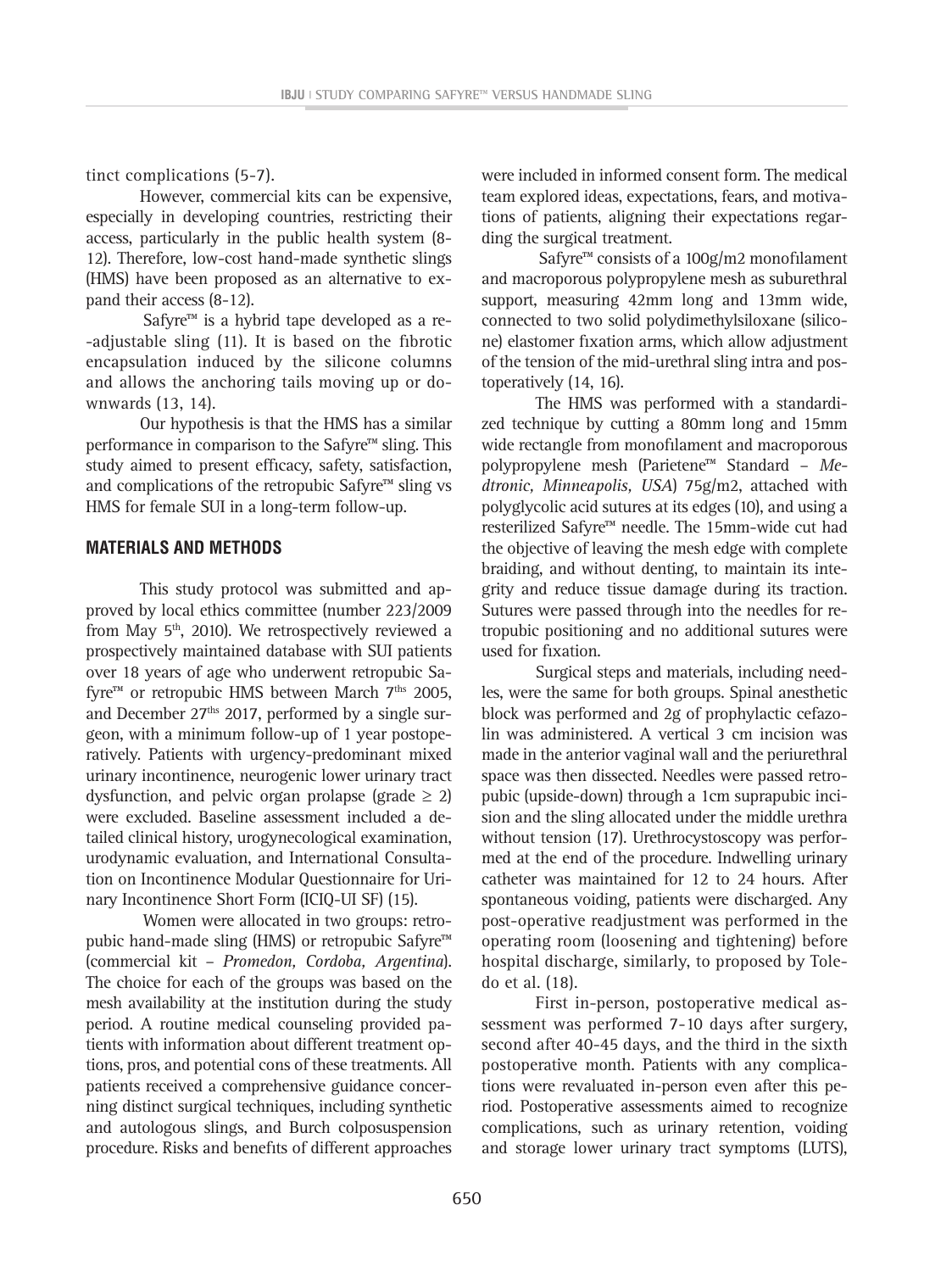persistent incontinence, *de novo* urgency, hematoma, persistent pain, bleeding, vaginal discharge (any bleeding intensity referred by women), urinary tract infection, vaginitis, dyspareunia or hispareunia, mesh extrusion, and macroscopic hematuria. Postoperative urinary retention was evaluated in-person at office until the sixth postoperative month and considered when ultrasound demonstrated > 100mL of post void residual volume. Complications were reported according to Clavien-Dindo classification.

Medical records were reviewed between September and December 2018, and patients who had completed at least one year of surgery, received a telephone call from a trained researcher (who was blinded to the sling subtype). During the telephone evaluation, subjective cure (defined as the absence of SUI reported by the patient) and overall satisfaction with surgery (classified dichotomously as satisfied or unsatisfied) were assessed. ICIQ-UI SF was also reapplied, and patients were asked about voiding symptoms, SUI, urgency and urgency urinary incontinence, chronic pain, and dyspareunia. Medical records were additionally reviewed in search for additional surgical procedures, medical treatments, and other unrelated complications.

P-value <0.05 was considered statistically significant, with a 95% confidence interval (CI). Initially, the Kolmogorov-Smirnov test was applied to evaluate the normal distribution of continuous variables. Continuous variables with normal distribution are reported as means and standard deviations and those without normal distribution as medians and interquartile variation. Categorical variables are presented in frequencies and percentages. Differences between HMS and Safyre™ groups were evaluated by the T-test for independent samples for continuous variables with normal distribution; the Mann-Whitney U test for continuous variables without normal distribution; and for categorical variables, the chi- -square test or Fisher's exact test, when samples were small (20<n<40 and expected frequency <5). Paired samples were analyzed by the Wilcoxon test. Chi-square test for trend was used to compare ordinal variables. Satisfaction rate, subjective cure, and ICIQ-UI SF were compared between the groups after patients had been divided into quartiles according to the period of follow-up.

## **RESULTS**

A total of 351 patients underwent surgical treatment between 2005 and 2017, and 221 (63%) were able to complete the study protocol, with follow- -up ranged from 13 to 165 months (Figure-1). Mean age was 59.55  $(\pm 11.89)$  years, ranging from 31 to 84 years. Mean follow-up was 78.47  $(\pm 38.69)$  months, ranging from 13 to 165 months. Number of deaths in this period was 14 (10 in the HMS group and 4 in the Safyre<sup>™</sup> group [p=0.246]), not related with the procedure (2 of metastatic breast cancer, 1 of lung cancer, 1 of leukemia, 1 due car accident, 8 of cardiovascular disease, 1 due diverticular disease).

There were no statistical differences between groups in relation to age, body mass index (BMI), previous surgical procedures (synthetic and autologous slings or Burch colposuspension procedure), hormonal status, number of pregnancies, birth routes, comorbidities (hypertension, obesity, depression, diabetes mellitus, chronic obstructive lung diseases, smoking, and congestive heart failure), and urodynamic data. Safyre™ patients had higher percent use of daily pads before surgery  $(60.4\%$  vs.  $40\%$ , p=0.004), but the preoperative ICIQ-UI SF was similar in both groups (p=0.164) (Table-1).

Intraoperative bladder injury was higher in the Safyre<sup>™</sup> group (0% vs. 4.2%, p=0.034). There was a tendency for urinary retention, requiring indwelling urinary catheter over 24 hours in the Safyre™ group (2.4% vs. 8.3%, p=0.061) (Table-2). In the HMS group, 7 patients (5.6%) required mesh adjustment (loosening: 3, tightening: 1, and urethrolysis: 3), while in the Safyre<sup> $m$ </sup> group, a total of 8 patients (8.3%) needed readjustments (loosening: 2, tightening: 2, and urethrolysis: 4) (p=0.434). Medical records at the sixth postoperative month revealed no differences between groups regarding SUI, urgency incontinence, mixed leakage, or pain (Table-2). All observed vaginal extrusions were on the suture line, smaller than 1 cm, and without infection. Extrusions occurred in 12.8% vs. 6.2%, (p=0.107), respectively in the HMS and the Safyre™ groups, initially treated with topical estrogen therapy and, if unsuccessful, with partial extruded mesh removal under local anesthesia. One patient in the Safyre™ group presented bladder erosion requiring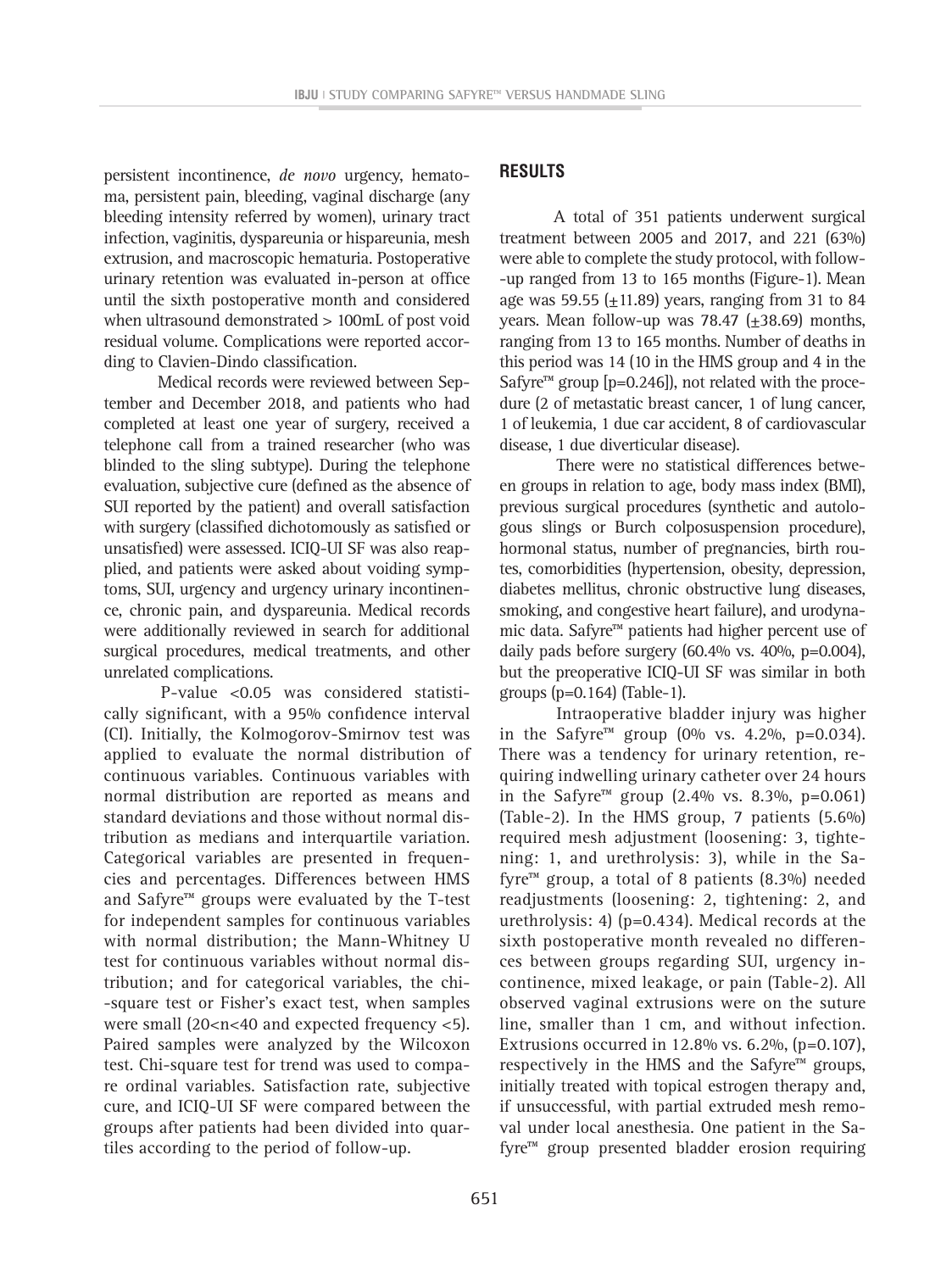**Figure 1. Flowchart of study selection process Figure 1.** Flowchart of study selection process



**HMS:** Handmade Sling *HMS: Handmade Sling*

\*Deaths occurred at follow-up due to other causes (neoplasm, trauma, diverticular disease); data were used only for preoperative evaluations *were used only for preoperative evaluations*

# Neurogenic bladder, previous bladder augmentation, pelvic organs prolapse (grade ≥ 2) *#Neurogenic bladder, previous bladder augmentation, pelvic organs prolapse (grade ≥ 2)*

surgical removal (Table-2). Median onset of vaginal extrusion was 6.0 (2.0 - 12.0) months in the HMS group and 3.0 months  $(2.0 - 4.0)$  in the Safyre<sup>™</sup> group (p=0.120). There were no differences between groups for Grade II (3.2% vs. 2.1%), IIIa (4.0% vs. 3.1%), and IIIb (12.0% vs. 8.3%) Clavien-Dindo complications, respectively (p=0.282) (Table-2).

Mean follow-up was longer in the HMS group (85.05 vs. 69.90 months, p=0.004), but there were no differences between groups regarding complications, patient satisfaction, and median pre and postoperative ICIQ-UI SF. ICIQ-UI SF scores showed improvements from pre to postoperative measurements in both HMS (10 vs. 3, p<0.001)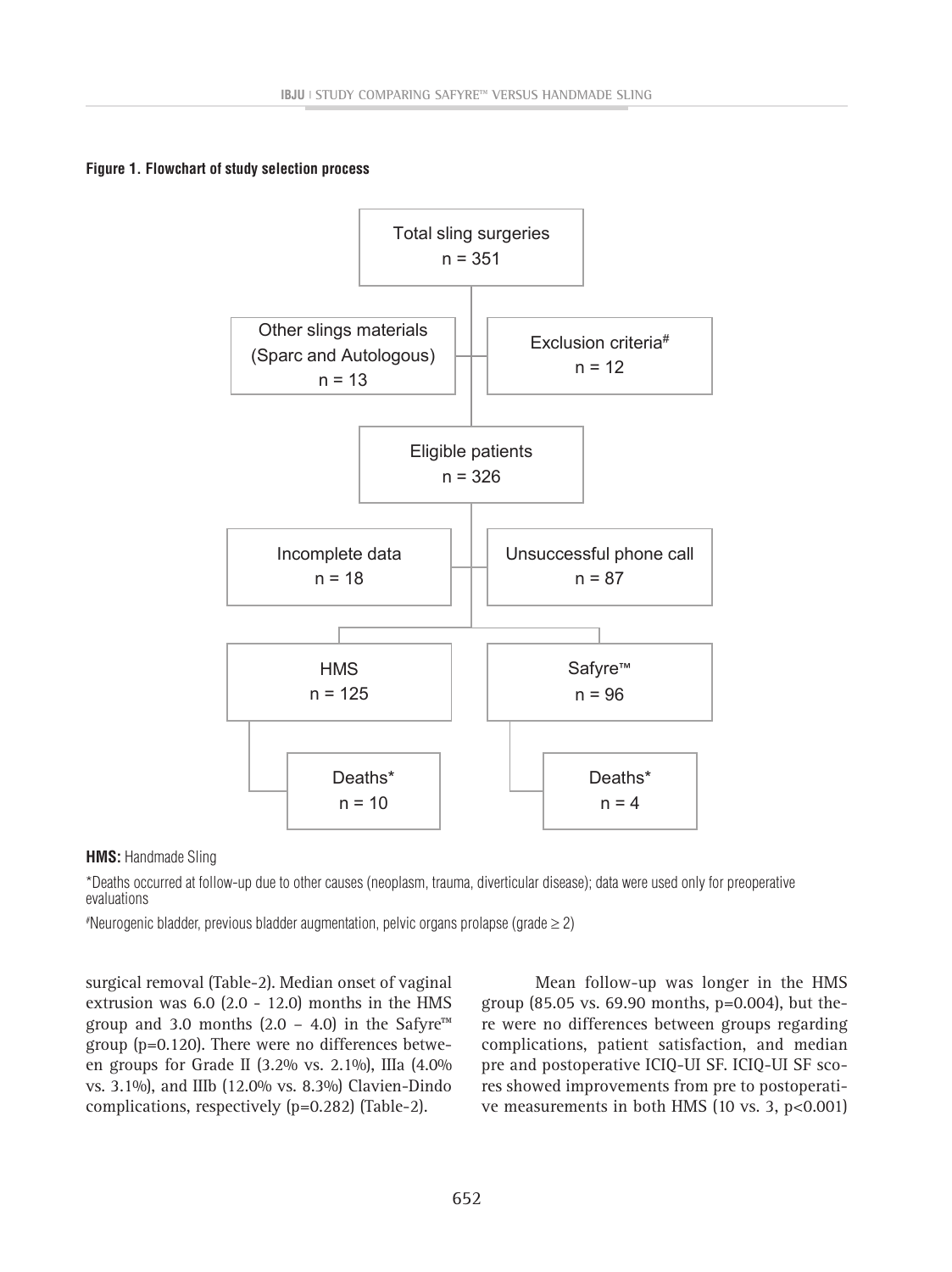|                                      |                       | <b>HMS</b><br>n=125 (56%) | Safyre™<br>$n=96(44%)$ | p-value              |
|--------------------------------------|-----------------------|---------------------------|------------------------|----------------------|
| Age (years), mean (SD)               |                       | 58.94 (±11.62)            | 60.33 $(\pm 12.26)$    | 0.391 <sup>b</sup>   |
| <b>Concomitant surgery</b>           |                       | 33 (26.4%)                | 26 (27.1%)             | 0.909a               |
| BMI (kg/m <sup>2</sup> ), mean (SD)  |                       | $28.38 \ (\pm 5.19)$      | $27.69 \ (\pm 4.64)$   | 0.307 <sup>b</sup>   |
|                                      | Menopause without HR  | 81 (64.8%)                | 48 (50.0%)             | $0.149^{d}$          |
| <b>Hormonal Status</b>               | Menopause with HR     | 18 (14.4%)                | 27 (28.1%)             |                      |
|                                      | Premenopausal         | 26 (20.8%)                | 21 (21.9%)             |                      |
|                                      | Daily                 | 50 (40.0%)                | 58 (60.4%)             | $0.004$ <sup>a</sup> |
| Pads usage                           | If necessary          | 25 (20.0%)                | 18 (18.8%)             |                      |
|                                      | None                  | 50 (40.0%)                | 20 (20.8%)             |                      |
| Preoperative ICIQ-UI SF, median (IR) |                       | $10(9.0 - 11.0)$          | $10(9.0 - 12.0)$       | 0.164c               |
| Parity, median (IR)                  | Pregnancies           | $3.0(2.0 - 3.25)$         | $2.0 (2.0 - 3.0)$      | 0.156c               |
|                                      | Normal birth          | $2.0(0 - 3.0)$            | $2.0(0 - 3.0)$         | 0.264c               |
|                                      | Cesarean section      | $0(0 - 1.25)$             | $1.0(0 - 2.0)$         | 0.330c               |
| Previous surgeries                   | Incontinence          | 19 (15.2%)                | 17 (17.7%)             | 0.617a               |
|                                      | Pelvic Organ Prolapse | 39 (31.2%)                | 23 (24.0%)             | $0.235^{a}$          |
|                                      | Hysterectomy          | 34 (27.2%)                | 26 (27.1%)             | $0.985^{a}$          |
|                                      | Abdominal (others)    | 23(18.4%)                 | 19 (19.8%)             | 0.794a               |
| VLPP (cmH <sub>2</sub> 0), mean (SD) |                       | 103.48 (±38.01)           | 103.04 (±40.83)        | $0.934^{b}$          |
| Leakage type                         | <b>Stress</b>         | 111 (88.8%)               | 82 (85.4%)             | 0.453a               |
|                                      | Mixed                 | 14 (11.2%)                | 14 (14.6%)             |                      |
| Post-voiding residual urine          | $<$ 30mL              | 93 (74.4%)                | 82 (85.4%)             | $0.665^{d}$          |
|                                      | 30-100mL              | 21 (16.8%)                | $4(4.2\%)$             |                      |
|                                      | $>100$ mL             | 11 $(8.8\%)$              | 10 (10.4%)             |                      |

**Table 1 - Baseline data and urodynamic profile of patients according to the type of sling performed.**

**HMS** = Handmade Sling; **BMI** = Body Mass Index; **HR** = Hormonal Replacement; **ICIQ-UI SF** = International Consultation on Incontinence Modular Questionnaire for Urinary Incontinence Short Form; **VLPP** = Valsalva leak-point pressure; **SD** = standard deviation; **IR** = interquartile range

a Chi-squared test; b T-Test; c Mann-Whtney U test; d Chi-squared test for trend; e Fisher's exact test "

and Safyre™ (10 vs. 3.5, p<0.001) groups. Loss of follow-up was similar in both groups  $(p=0.163)$ (Table-3). Tables 4 an 5 (supplementary files) present additional information about the ICIQ-IU SF scores (pre and postoperatively), according to follow-up quartiles, between sling groups.

#### **DISCUSSION**

To our knowledge, this is the first study describing HMS vs retropubic SafyreTM sling outcomes at long-term follow-up. Analysis demonstrated similar satisfaction, subjective cure rates, and improvement in the ICIQ-UI SF in up to 13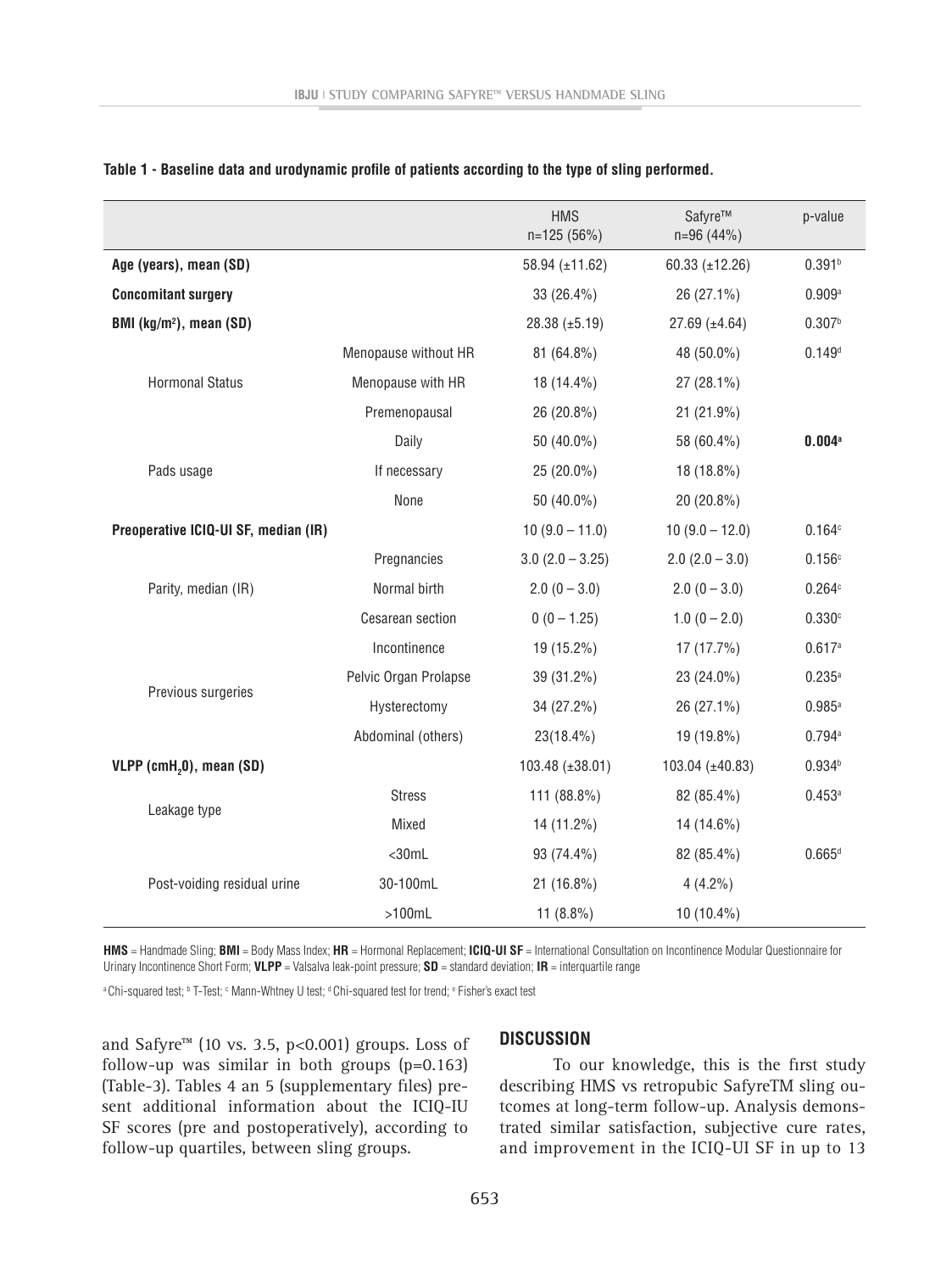|                               |                           | <b>HMS</b><br>n=125 (56%) | Safyre™<br>$n=96(44%)$ | p-value              |
|-------------------------------|---------------------------|---------------------------|------------------------|----------------------|
|                               |                           |                           |                        |                      |
| Intraoperative bladder injury |                           | $0(0.0\%)$                | $4(4.2\%)$             | 0.034e               |
| Urinary infection             |                           | 14 (11.2%)                | 10 (10.4%)             | 0.853a               |
| Vaginal bleeding              |                           | 28 (22.4%)                | 18 (18.8%)             | $0.508$ <sup>a</sup> |
| LIC>24h                       |                           | $3(2.4\%)$                | $8(8.3\%)$             | 0.061e               |
|                               | None                      | 118 (94.4%)               | 88 (91.7%)             | 0.434e               |
| Sling readjustment            | Tightening <sup>9</sup>   | $1(0.8\%)$                | $2(2.4\%)$             |                      |
|                               | Loosening <sup>9</sup>    | $3(2.4\%)$                | $2(2.1\%)$             |                      |
|                               | Urethrolysis <sup>h</sup> | $3(2.4\%)$                | $4(4.2\%)$             |                      |
| 6th month office reassessment |                           |                           |                        |                      |
| <b>Stress Incontinence</b>    |                           | $12(9.6\%)$               | 11 $(11.5%)$           | 0.654a               |
| <b>Urgency Incontinence</b>   |                           | 23 (18.4%)                | 24 (25.0%)             | $0.235^{a}$          |
| Mixed Incontinence            |                           | $5(4.0\%)$                | 10 (10.4%)             | $0.060$ <sup>a</sup> |
| Pain                          |                           | 24 (19.2%)                | 14 (14.6%)             | 0.367a               |
| <b>Vaginal extrusion</b>      |                           | 16 (12.8%)                | $6(6.2\%)$             | 0.107a               |
| Time (months), median (IR)    |                           | $6.0$ (2.0 $-$ 12.0)      | $3.0(2.0 - 4.0)$       | 0.120c               |
|                               | None                      | 109 (87.2%)               | 90 (93.7%)             | 0.118e               |
| Treatment                     | Topical                   | 12 (9.6%)                 | $4(4.2\%)$             |                      |
|                               | Surgical                  | $4(3.2\%)$                | $2(2.1\%)$             |                      |
|                               | None                      | 101 (80.8%)               | 83 (86.5%)             | 0.282e               |
| Clavien-Dindo                 | $\vert\vert$              | $4(3.2\%)$                | $2(2.1\%)$             |                      |
|                               | <b>Illa</b>               | $5(4.0\%)$                | $3(3.1\%)$             |                      |
|                               | Illb                      | 15 (12.0%)                | $8(8.3\%)$             |                      |

**Table 2 - Complications according to the type of sling performed.**

**HMS** = Handmade Sling; **LIC>24h** = Long-term indwelling catheter for more than 24 hours.

**IR** = Interquartile Range

<sup>a</sup> Chi-squared test; Mann-Whitney U test; <sup>e</sup> Fisher's exact test; ¤Performed before discharged; ʰ Performed before sixth postoperative month

years follow-up comparing SafyreTM with a retropubic handmade sling. Patients undergoing SUI surgery using HMS or Safyre™ retropubic slings presented similar satisfaction and subjective cure rates. Perioperative bladder injuries were more frequent in the Safyre™ group, besides a higher tendency for indwelling bladder catheterization. Loss of follow-up in the study (37%) may have been seen as an inherent limitation, but similar rates have been previously reported by Kuprasertkul and Zimmern, who demonstrated rates of loss ranging from 10 to 49% over 10 years follow-up (19).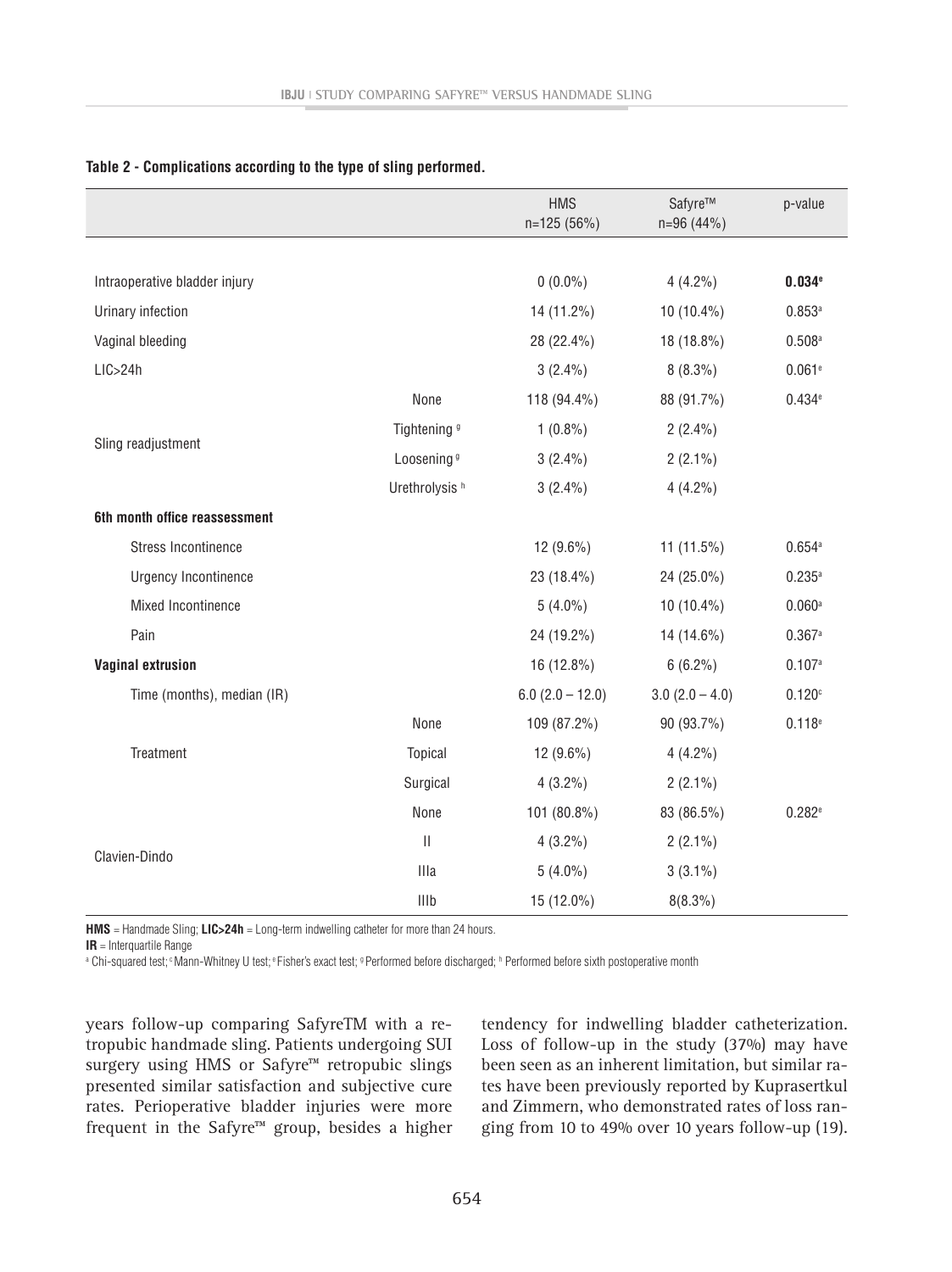|                                            | <b>HMS</b><br>$n=115(56%)$ | Safyre™<br>$n=92(44%)$ | p-value            |
|--------------------------------------------|----------------------------|------------------------|--------------------|
| Deaths*                                    | $10(8.0\%)$                | $4(4.2\%)$             | 0.246a             |
| Loss of follow-up                          | 58 (31.7%)                 | $31(24.4\%)$           | 0.163a             |
| Follow-up (months), mean (SD)              | 85.05 (±40.93)             | 69.90 (±33.90)         | 0.004 <sup>b</sup> |
| Postoperative ICIQ-UI SF, median (IR)      | $3(0.0 - 12.75)$           | $3.5(0.0 - 9.5)$       | 0.476c             |
| $ICIQ-UI SF diff (pre-post)$ , median (IR) | $6(2-8)$                   | $6(4-8)$               | 0.142c             |
| De novo urgency                            | 46 (40.0%)                 | 39 (42.4%)             | 0.728a             |
| Urinary Tract Infection                    | 20 (17.4%)                 | 17 (18.5%)             | 0.839a             |
| Vaginal bleeding                           | $3(2.6\%)$                 | $0(0.0\%)$             | 0.256e             |
| Voiding symptoms                           | 13 (11.3%)                 | $4(4.3\%)$             | 0.070a             |
| Pelvic pain                                | $8(7.0\%)$                 | $5(5.4\%)$             | 0.654a             |
| Dyspareunia                                | $0(0.0\%)$                 | $3(3.3\%)$             | 0.086e             |
| Satisfaction                               | $91(79.1\%)$               | 76 (82.6%)             | 0.529a             |
| <b>Subjective Cure</b>                     | 79 (68.7%)                 | 73 (79.3%)             | 0.085a             |

#### **Table 3 - Telephone evaluation according type of sling performed.**

**HMS** = Handmade Sling; **ICIQ-UI SF** = International Consultation on Incontinence Modular Questionnaire for Urinary Incontinence Short Form; **dif** = difference. **SD** = Standard Deviation; **IR** = Interquartile Range;

a Chi-squared test; b T-test; c Mann-Whitney U test; e Fisher's exact test

\* Not related to the procedure

### **Table 4. Median (IR) of preoperative and postoperative ICIQ-UI SF according to the follow-up quartiles and type of sling performed.**

|                    |                         | <b>HMS</b>               |                        |
|--------------------|-------------------------|--------------------------|------------------------|
| Follow-up (months) | Preoperative ICIQ-UI SF | Postoperative ICIQ-UI SF | p-value                |
| $13 - 42$ (n=27)   | $9(8.5 - 12)$           | $0(0-12)$                | 0.002 <sup>t</sup>     |
| $43 - 79$ (n=21)   | $10(9-12)$              | $9(0-16)$                | 0.163f                 |
| $80 - 103$ (n=28)  | $10(9 - 10.5)$          | $3(0 - 13.5)$            | $0.005$ <sup>f</sup>   |
| $104 - 165$ (n=39) | $9(8-12)$               | $5(0-13)$                | 0.008 <sup>t</sup>     |
| Total $(n=115)$    | $10(9-11)$              | $3(0-13)$                | $< 0.001$ <sup>t</sup> |
|                    | Safyre™                 |                          |                        |
| $13 - 42$ (n=24)   | $9.5(8.25 - 11)$        | $1.5(0-8)$               | $0.006$ <sup>f</sup>   |
| $43 - 79$ (n=31)   | $10(8.5 - 13)$          | $5(0-13)$                | 0.002 <sup>t</sup>     |
| $80 - 103$ (n=24)  | $11(8.5 - 13.5)$        | $5(0-8)$                 | $< 0.001$ <sup>t</sup> |
| $104 - 165$ (n=13) | $9.5(9 - 12.5)$         | $3(0-11)$                | $0.007$ <sup>t</sup>   |
| Total $(n=92)$     | $10(9-12)$              | $3.5(0 - 9.75)$          | $< 0.001$ <sup>t</sup> |

**HMS** = Handmade Sling; **ICIQ-UI SF** = International Consultation on Incontinence Modular Questionnaire for Urinary Incontinence Short Form.

**IR** = Interquartile Range

f Wilcoxon test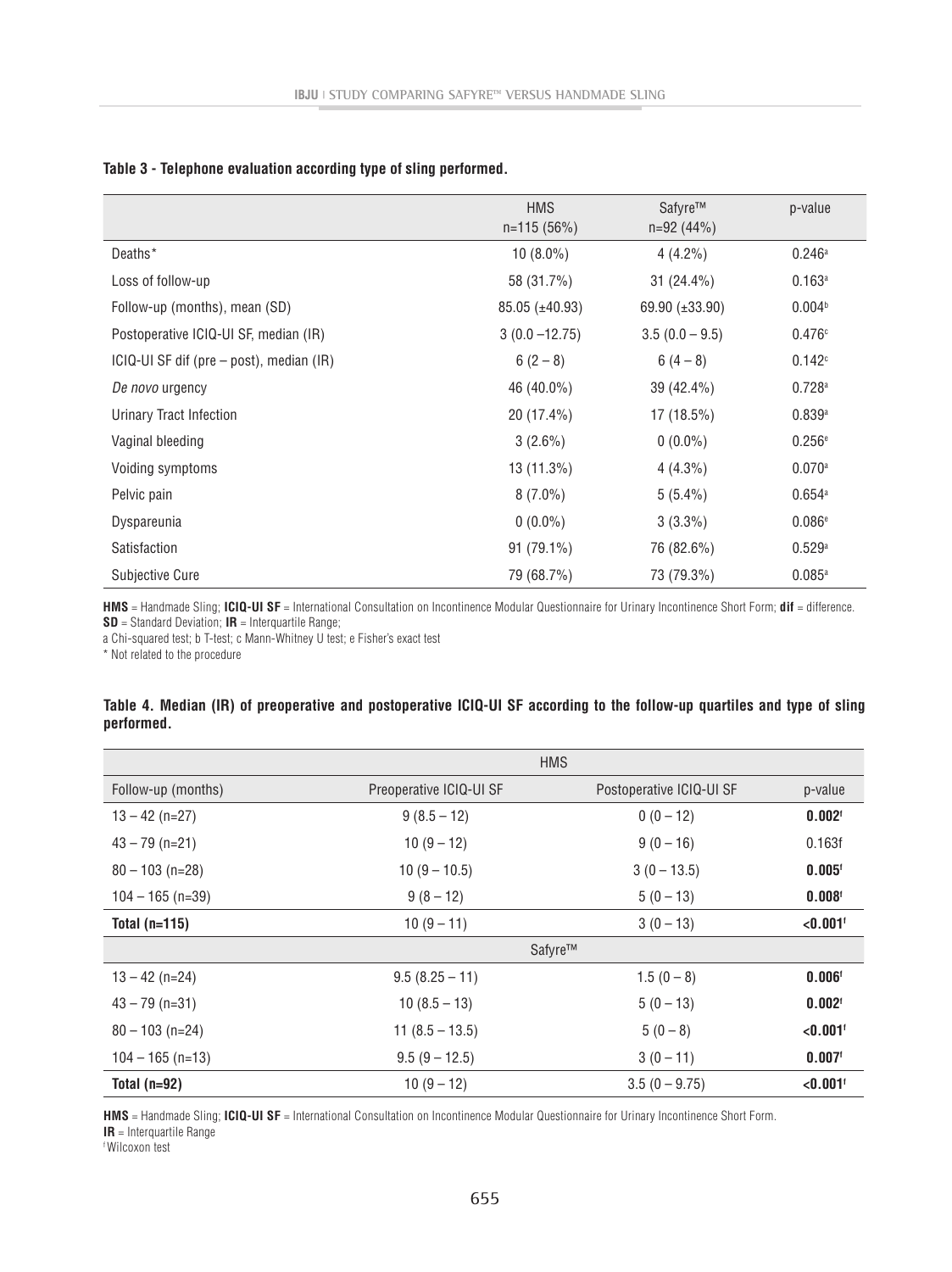| Follow-up (months)                              | <b>HMS</b>             | Safyre™                 | p-value              |
|-------------------------------------------------|------------------------|-------------------------|----------------------|
| ICIQ-UI SF difference (pre – post), median (IR) |                        |                         |                      |
| $13 - 42$ (n=51)                                | $8(-2.25-9)$ (n=27)    | $7(1.5 - 10)$ (n=24)    | 0.813c               |
| $43 - 79$ (n=52)                                | $3(-4.25 - 10)$ (n=21) | $5(-0.5-9)$ (n=31)      | 0.386c               |
| $80 - 103$ (n=52)                               | $7(-2.5-9)$ (n=28)     | $6.5$ (2 – 10.5) (n=24) | 0.138c               |
| $104 - 165$ (n=52)                              | $6(-3-9)$ (n=39)       | $6(2.5-9)$ (n=13)       | 0.336c               |
| Satisfaction, n (%)                             |                        |                         |                      |
| $13 - 42$ (n=51)                                | 24 (89%)               | 22 (91.7%)              | $0.890$ <sup>a</sup> |
| $43 - 79$ (n=52)                                | 12 (57.2%)             | 27 (87.1%)              | $0.034$ <sup>a</sup> |
| $80 - 103$ (n=52)                               | 21(75%)                | 18 (75%)                | 0.748a               |
| $104 - 165$ (n=52)                              | 34 (87.2%)             | $9(69.2\%)$             | 0.290a               |
| Subjective Cure, n (%)                          |                        |                         |                      |
| $13 - 42$ (n=51)                                | 21 (77.8%)             | 20 (83.3%)              | 0.884a               |
| $43 - 79$ (n=52)                                | 14 (66.7%)             | 25 (80.6%)              | $0.414$ <sup>a</sup> |
| $80 - 103$ (n=52)                               | 19 (67.9%)             | 20 (83.3%)              | 0.335a               |
| $104 - 165$ (n=52)                              | $25(64.1\%)$           | $8(61.6\%)$             | $0.868$ <sup>a</sup> |

**Table 5 - Comparison of difference in ICIQ-UI SF (pre – post), satisfaction, and subjective cure, according to follow-up quartiles, between sling groups.**

**HMS** = Handmade Sling; **ICIQ-UI SF**, International Consultation on Incontinence Modular Questionnaire for Urinary Incontinence Short Form. **IR** = Interquartile Range a Chi-squared test; c Mann-Whitney U test

A limited number of publications have studied Safyre™ and all of them used a transobturator approach, with bladder perforation rates varying between 0 – 4.2% (1, 9, 10). Risk factors for bladder injury in this context may include previous pelvic surgeries (cesarean section, colposuspension, rectocele), inexperienced surgeons, local anesthesia, younger patient age and lower body mass index (BMI) (4, 20). In the current study, previous surgeries and BMI were similar in both groups. Additionally, the surgeon had extensive experience with both slings, and the needles were the same for both groups. Although our study design does not allow us to understand the exact mechanism behind higher rates of intraoperative bladder perforation in the Safyre $m$  group, since cystoscopy was performed at the end of the procedure, further research should focus on the design of this sling, particularly on its solid elastomer (silicone) fixation arms. Kuschel S and Schuessler B, in a

prospective trail, founded vaginal sling extrusion in 8.8% of the patients and a pre-erosive state in another 13.9% (concerning the central polypropylene part). The lateral silicone column could be palpated medial to the pubic bone in 47% of the patients indicating dislocation (13).

The retropubic Safyre™ group also demonstrated a higher tendency for indwelling bladder catheterization, similar to the urinary retention data observed in literature with Safyre TOT (12, 16, 21). Palma et al. reported urinary retention in 3% of patients after a transobturator Safyre™ sling, which may be treated by loosen the sling tension (16). We used the retropubic approach, which is known to present higher risk for retention since the sling band can become more compressive around the urethra. In our study, 3 (2.4%) patients in the HMS group and 4 (4.2%) patients in the Safyre™ group required urethrolysis due persistent emptying LUTS.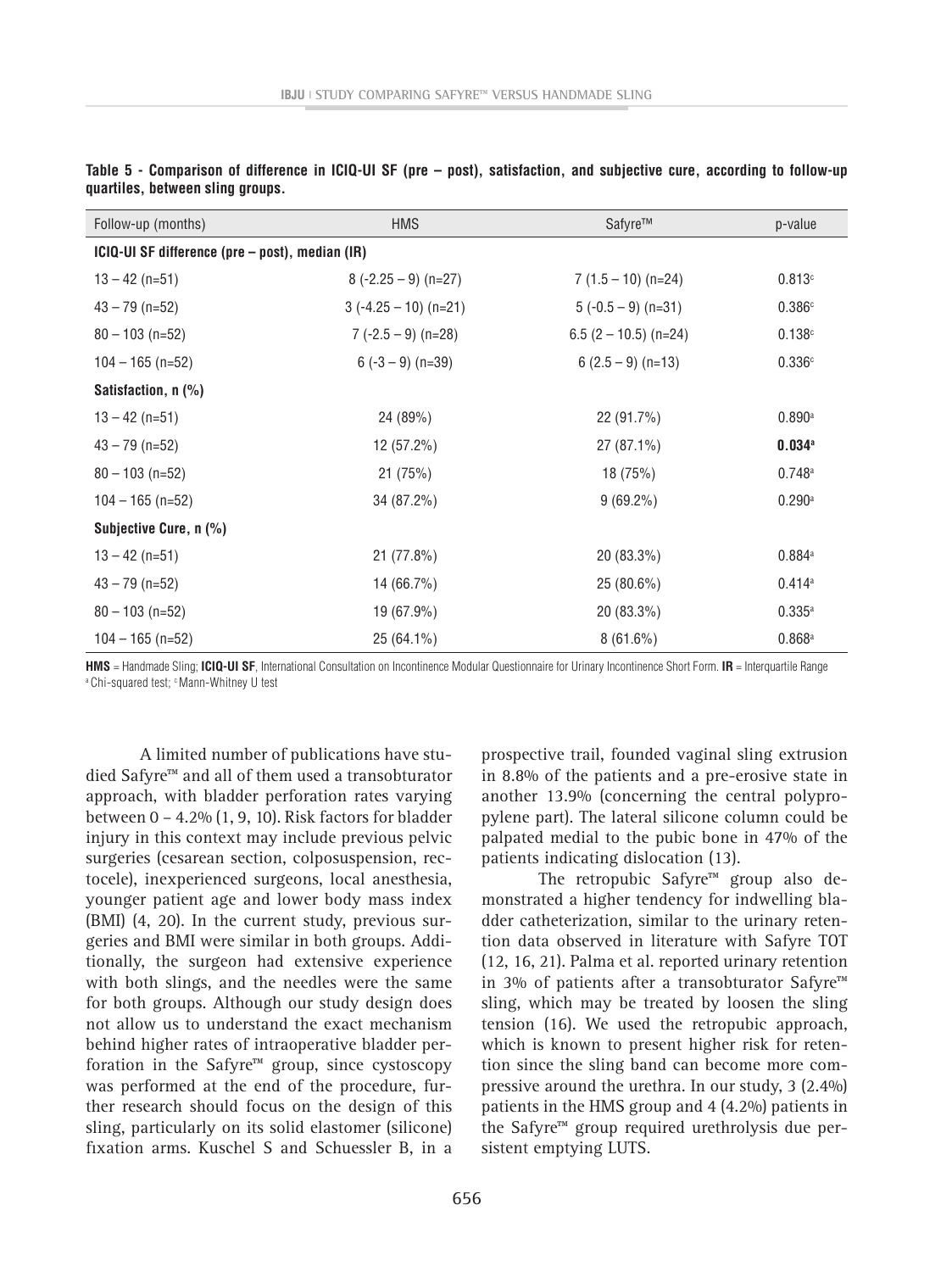The importance of reporting the presence of vaginal extrusions has increased in recent years. Several authors who have published studies with homemade slings do not report local complications with the mesh, prioritizing only the reporting of voiding complications (8-12). Vaginal extrusion rates showed a higher tendency in the HMS group. Ciftci et al. reported a higher rate in HMS group (14.6% vs. 1.6%) after 12 months of follow-up (8), using a transobturator approach, and ElSheemy MS 10% (17). Other studies with Safyre™ reported extrusion rates between  $5 - 8.8\%$  up to 96 months of follow-up (13, 14, 21). Our overall vaginal extrusion rate was 9.9% and the median time to onset of extrusion was 4.5 months. It is difficult to compare these results, since extrusion definition varies in literature, besides vaginal extrusion correlates with several variables such as characteristics of the mesh, follow-up extension, intrinsic patient factors and the surgical route of the sling (5, 6). Furthermore, long-term extrusions may not be properly assessed by teleconsultations, especially those asymptomatic patients. Certainly, an in-face clinical visit with a vaginal exam would be better. It is not also possible to draw definitive conclusions regarding this specific complication, as the sample size was not calculated based on the expected complication rate.

Telephone evaluation performed during the study revealed persistence of SUI in 20.7% – 31.3% and urgency incontinence in 40% – 42.4% in the mid and long-term follow- -up. Other studies using Safyre™ have found recurrent incontinence ranging from 17.6 – 21% in up to 96 months of follow-up (13, 21). Subjective success rate in the long-term follow-up was 68,7% in HMS and 79,3% in the Safyre™ group, which was lower than the reported by Kenton et al. (79% – 85%) or Sahin et al. (88%) after 5 years (3, 22). In fact, a decline in the mid- and long-term MUS treatment success has been repeatedly reported (23-25).

In a retrospective study comparing transobturator HMS and commercial slings, Ciftci et al. reported similar subjective cure rates in both groups after a 12-month follow-up (8) and Lourenço et al. found a comparable rate of subjective cure rates (9). Other authors found subjective cure rates between 59% and 90% (13, 15, 21). Palma et al., using transobturator Safyre™, observed a subjective cure rate of 90% in the first and sixth postoperative months, reporting that they were able to maintain such results due to the possibility of sling adjustments (16). Similarly, but using a handmade sling, Toledo et al. demonstrated that it is possible to adjust it, which can prevent immediate failures (18).

Limitations of this study include the retrospective design, lack of randomization, and use of postoperative telephone calls at different follow-up times. Nevertheless, telephone standardized validated questionnaires helped to reach many patients and has been described as an appropriate follow-up method (26). Especially after Covid 19 pandemic, telephone assessment has been increasingly accepted, as the telephone evaluation allows a safe and efficacious follow-up for MUS patients (27).

## **CONCLUSION**

Patients undergoing SUI surgery using HMS or Safyre™ presented similar satisfaction and subjective cure rates, with no significant differences in quality-of-life on urinary incontinence scores. Higher rates of intraoperative bladder injury were seen in patients who received Safyre™ retropubic sling.

## **CONFLICT OF INTEREST**

None declared.

## **REFERENCES**

- 1. Ford AA, Rogerson L, Cody JD, Ogah J. Mid-urethral sling operations for stress urinary incontinence in women. Cochrane Database Syst Rev. 2015;(7):CD006375.
- 2. Glavind K, Shim S. Incidence and treatment of postoperative voiding dysfunction after the tensionfree vaginal tape procedure. Int Urogynecol J. 2015;26:1657-60.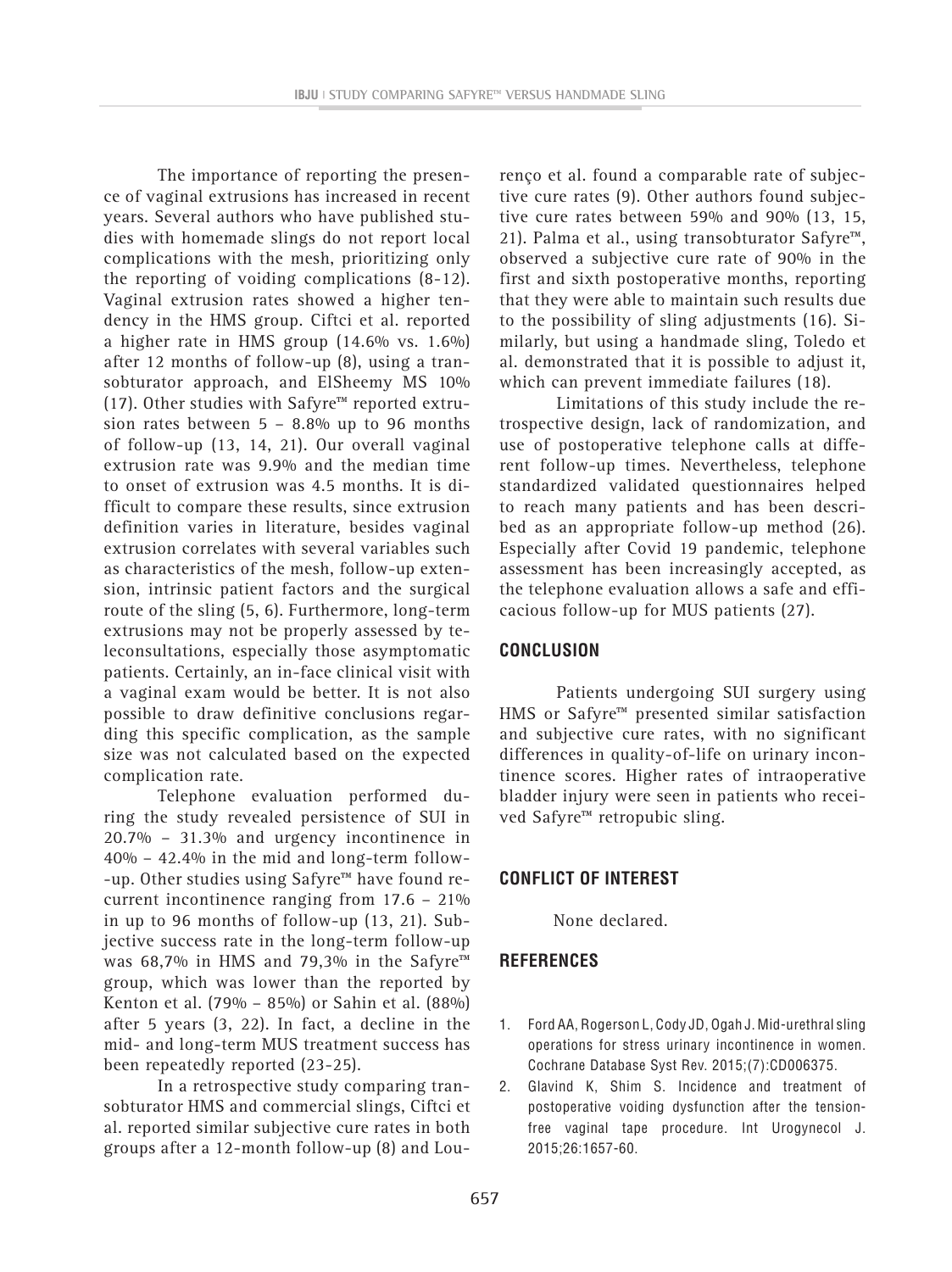- 3. Kenton K, Stoddard AM, Zyczynski H, Albo M, Rickey L, Norton P, et al. 5-year longitudinal followup after retropubic and transobturator mid urethral slings. J Urol. 2015;193:203-10.
- 4. Gomes CM, Carvalho FL, Bellucci CHS, Hemerly TS, Baracat F, de Bessa J Jr, et al. Update on complications of synthetic suburethral slings. Int Braz J Urol. 2017;43:822-34.
- 5. Petri E, Ashok K. Complications of synthetic slings used in female stress urinary incontinence and applicability of the new IUGA-ICS classification. Eur J Obstet Gynecol Reprod Biol. 2012;165:347-51.
- 6. Ackerman AL, Raz S. Difference of opinion Are syntetic slings safe? Opinion: No. Int Braz J Urol. 2016;42:640-4.
- 7. Chapple CR, Cruz F, Deffieux X, Milani AL, Arlandis S, Artibani W, et al. Consensus Statement of the European Urology Association and the European Urogynaecological Association on the Use of Implanted Materials for Treating Pelvic Organ Prolapse and Stress Urinary Incontinence. Eur Urol. 2017;72:424-31.
- 8. Ciftci S, Ozkurkcugil C, Ustuner M, Yilmaz H, Yavuz U, Gulecen T. Comparison of transobturator tape surgery using commercial and hand made slings in women with stress urinary incontinence. Urol J. 2015;12:2090-4.
- 9. Lourenço DB, Korkes F, Vetorazzo JE Filho, Carramão SDS, Auge APF, de Toledo LGM. Functional outcomes and quality of life after transobturatory slings: hand - made vs. commercial slings. Int Braz J Urol. 2018;44:543-9.
- 10. Ignjatovic I, Potic M, Basic D, Dinic L, Medojevic N, Laketic D, et al. Self-created transobturator tape treatment of stress urinary incontinence without prior urodynamic investigation. Eur J Obstet Gynecol Reprod Biol. 2014;182:76-80.
- 11. Rodrigues FR, Maroccolo Filho R, Maroccolo RR, Paiva LC, Diaz FA, Ribeiro EC. Pubovaginal sling with a lowcost polypropylene mesh. Int Braz J Urol. 2007;33:690-4.
- 12. Brito LM, Sousa Ade P, de Figueiredo Neto JA, Duarte TB, Pinheiro Gdo L, Chein MB. Comparison of the outcomes of the sling technique using a commercial and hand-made polypropylene sling. Int Braz J Urol. 2011;37:519-27.
- 13. Kuschel S, Schuessler B. Results on function and safety of the Safyre-t, a hybrid transobturator vaginal sling for the treatment of stress urinary incontinence. Neurourol Urodyn. 2008;27:403-6.
- 14. Palma P, Riccetto C, Herrmann V, Dambros M, Thiel M, Bandiera S, et al. Transobturator SAFYRE sling is as effective as the transvaginal procedure. Int Urogynecol J Pelvic Floor Dysfunct. 2005;16:487-91.
- 15. Tamanini JTN, Dambros M, D 'ancona CAL, Palma PCR, Netto Jr NR. Validation of the "International Consultation on Incontinence Questionnaire - Short Form" (ICIQ-SF) for Portuguese. Rev Saúde Pública. [Internet]. 2004; 38:1–6. [cited 2017 May 14]. Available from: <www.fsp. usp.br/rsp>
- 16. Palma PC, Dambros M, Riccetto CZ, Thiel M, Netto NR Jr. The Ibero-American experience with a re-adjustable minimally invasive sling. BJU Int. 2005;95:341-5.
- 17. ElSheemy MS, Fathy H, Hussein HA, Elsergany R, Hussein EA. Surgeon-tailored polypropylene mesh as a tension-free vaginal tape-obturator versus original TVT-O for the treatment of female stress urinary incontinence: a long-term comparative study. Int Urogynecol J. 2015;26:1533-40.
- 18. de Toledo LGM, Zanotti RR, Matos AC. Female sling: handmade adjustable threads. Int Braz J Urol. 2021;47:211-3.
- 19. Kuprasertkul A, Zimmern P. Challenges of Very Longterm Reporting in Stress Urinary Incontinence Surgeries in Women. Urology. 2020;139:50-9.
- 20. Kuhlmann PK, Dallas K, Masterson J, Patel DN, Chen A, Castaneda P, et al. Risk Factors for Intraoperative Bladder Perforation at the Time of Midurethral Sling Placement. Urology. 2021;148:100-5.
- 21. Töz E, Balsak D, Basogul N, Özdemir AA, Okay G, Apaydın N, et al. Outcomes of Transobturator Tape Surgery with Safyre T® Slings for Female Stress Urinary Incontinence after 96 Months of Follow-Up. Gynecol Obstet Invest. 2015;20. Epub ahead of print.
- 22. Sahin MO, Sen V, Irer B, Yildiz G. The effects of menopause on the quality of life and long-term outcomes of transobturator tape treatment in women with stres urinary incontinence. Int Braz J Urol. 2020;46:716-24.
- 23. Malek JM, Kissane LM, Martin KD, Meyer I, Powell TC, Richter HE. Short-, mid-, and long-term incontinence outcomes in women undergoing mid-urethral sling procedures: a retrospective cohort study. Int Urogynecol J. 2021;32:609-14.
- 24. Braga A, Caccia G, Sorice P, Cantaluppi S, Coluccia AC, Di Dedda MC, et al. Tension-free vaginal tape for treatment of pure urodynamic stress urinary incontinence: efficacy and adverse effects at 17-year follow-up. BJU Int. 2018;122:113-7.
- 25. Ford AA, Ogah JA. Retropubic or transobturator mid-urethral slings for intrinsic sphincter deficiency-related stress urinary incontinence in women: a systematic review and metaanalysis. Int Urogynecol J. 2016;27:19-28.